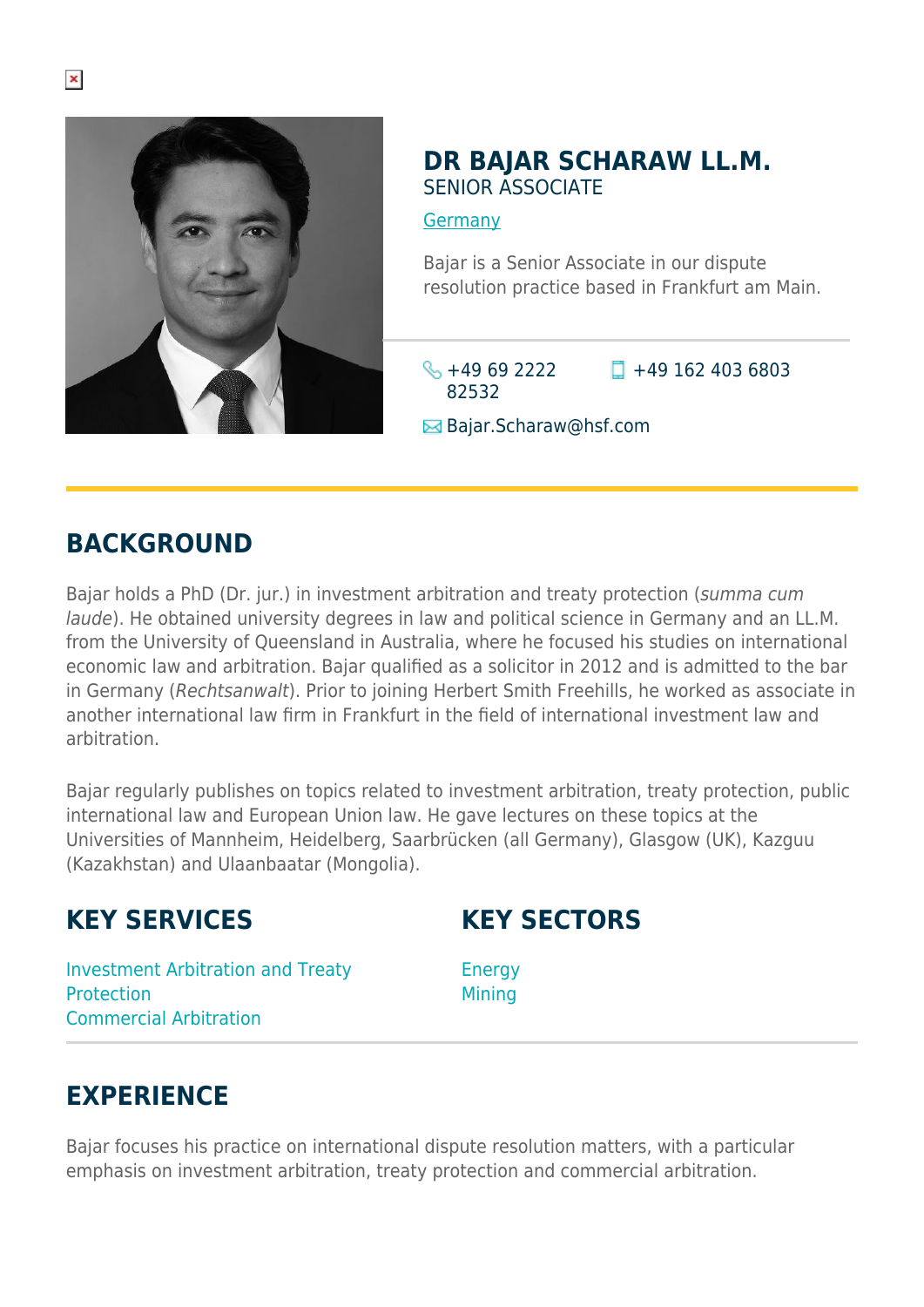He has represented both investors and states in investment arbitrations under the ICSID Convention, the Energy Charter Treaty and bilateral investment treaties. Bajar also represents clients in international commercial arbitrations. His recent work includes a wide range of international disputes, including arbitral proceedings under the ICSID, ICC, LCIA, SCC, HKIAC, SCAI and CIETAC Rules.

Bajar is an Adjunct Lecturer at the University of Mannheim, where he teaches world trade and international investment law.

Bajar's experience includes representing and advising:

- a European government in a multi-billion dollar investor-State arbitration under the ICSID Convention and the Energy Charter Treaty
- several European investors in a multi-million dollar investor-State arbitration against a Southern European state under the ICSID Convention and the Energy Charter Treaty
- a European investor in a multi-million dollar investor-State dispute with an African country in the public infrastructure sector
- a Central Asian government in arbitral award enforcement proceedings in several jurisdictions
- a US company in a multi-million dollar post M&A arbitration under the ICC Rules in the public health sector
- a German manufacturer in a multi-million dollar construction arbitration under the ICC Rules

# **PUBLICATIONS**

Sovereign Immunity in Germany. In: Getting the Deal Through, 2018/2019/2020/2021.

Arbitration and Money Laundering. In: ICC Germany-Magazine, 10/2020.

What are Moot Courts for?. In: NJW-Aktuell, Volume 44, 2019.